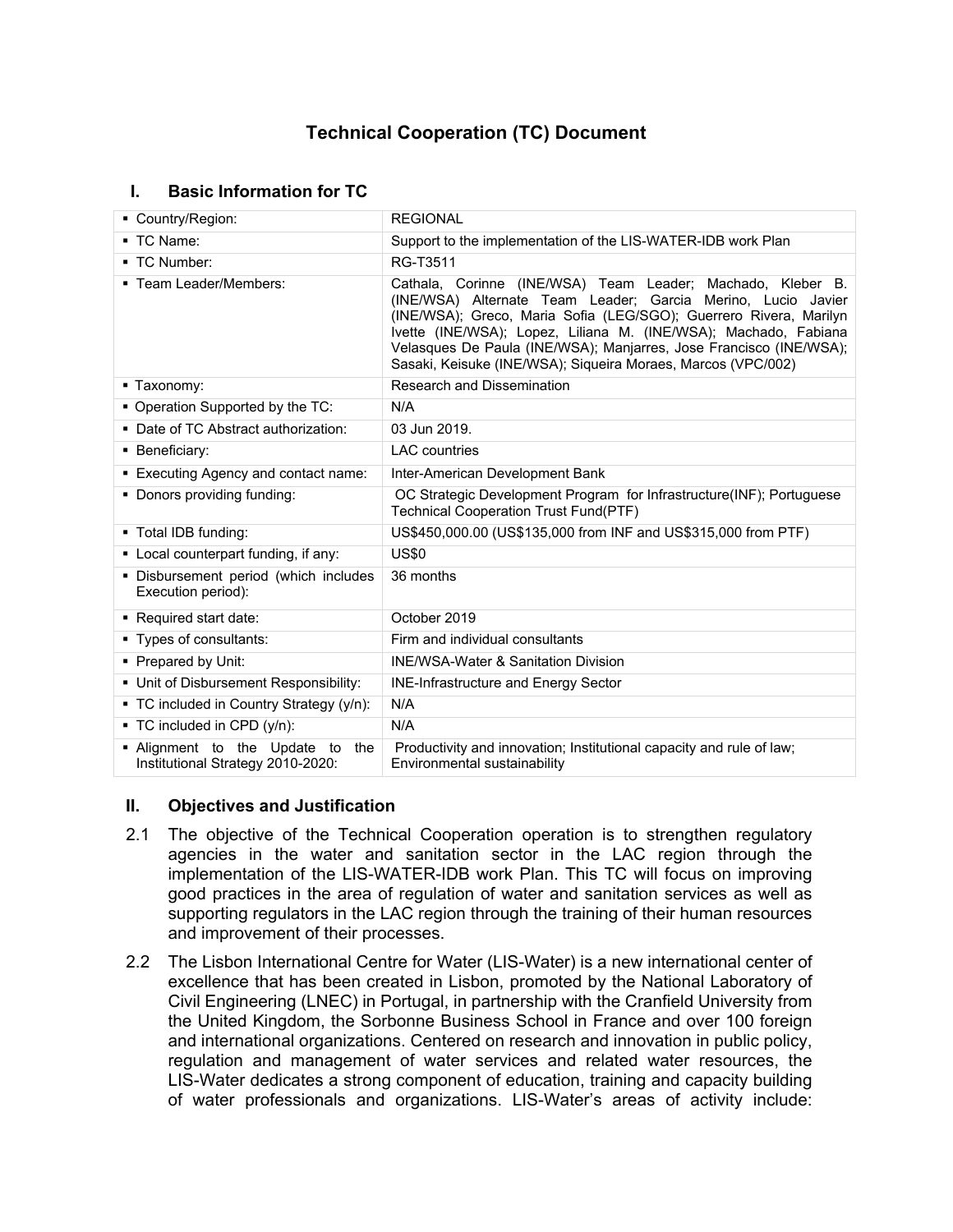(i) research and innovation; (ii) education, training and capacity building; (iii) think tank and strategic advice; (iv) business and start-up support; and (v) community outreach and engagement. The ProWAS (programme for Improvement of public policy and regulation for water and sanitation services) is aimed at strengthening the public policy and regulatory framework and practices in water and sanitation services in LAC performing benchmarking analysis, identifying and sharing processes and practices improvements, and promoting think tank, strategic advice, training and capacity building. The ProWAS intends to support Latin American and Caribbean countries to: (i) comply with international resolutions like the 2030 Agenda for Sustainable Development adopted by the United Nations in 2015; (ii) leverage cooperation and build institutional capacity; (iii) benefit the well-being of citizens and the economic activity activities; and (iv) attract and better manage external and internal financing to the water and sanitation sector.

- 2.3 The Lis-Water has approached the water and sanitation division of the IDB to collaborate on those activities and facilitate the operationalization of the ProWAS. The Association of Regulators of Water and Sanitation of the Americas (ADERASA), the Brazilian Association of the Regulatory Agencies (ABAR), the International Water Association (IWA) and Sanitation and Water for All (SWA) will also bring support to Lis-Water in terms of identification of the set of regulators the TC will support as well as the dissemination of the TC products and activities.
- 2.4 The lessons of international experience have raised questions about the design of the frameworks and institutions for regulating public utility companies, which often have multiple and conflicting objectives that are quite different from commercial goals<sup>1</sup>. This issue exists in regulatory authorities outside of the LAC region as well as in the LAC region. The IDB has been supporting the institutions of the water and sanitation sector through its loan operations, in particular through the Policy Based Loans. However, this TC will focus specifically on the regulatory agencies in the region with support from Lis-Water and Aderasa, which will be two key players in the strengthening of regulatory authorities in the region.
- 2.5 When the market is not competitive, both public and private utilities dedicated to delivering water and sanitation services need a regulation with respect to price and quality of service. A significant pillar of the reforms in the 90's in LAC was to create entities of economic regulation of utilities that were both autonomous and independent of public control. In most cases today1, those entities present structural weaknesses and a large space for improvement, with a significant potential impact in the quality of service provision.
- 2.6 The vast majority of water utilities in the LAC region are not financially sustainable, lack adequate staff and investment planning capabilities. Effective regularity authorities can help strengthen water utilities so that they provide a better service. Some regulatory frameworks in the LAC have national scope, such as Chile, Colombia, Costa Rica, Honduras, Paraguay, Peru and Uruguay and others are of provincial or state level jurisdiction such as Argentina and Brazil. The most successful cases in LAC in terms of creation of a framework and solid institutions in terms of economic regulation of water and sanitation utilities are Chile, Colombia and Peru. Between 1990 and 1992, these countries created the Superintendence of Sanitation Utilities, the Commission of Drinkable Water and Basic Sanitation, and the National

<sup>1</sup> Water and Sanitation Sector Framework Document (GN-2781-8), December 15th, 2017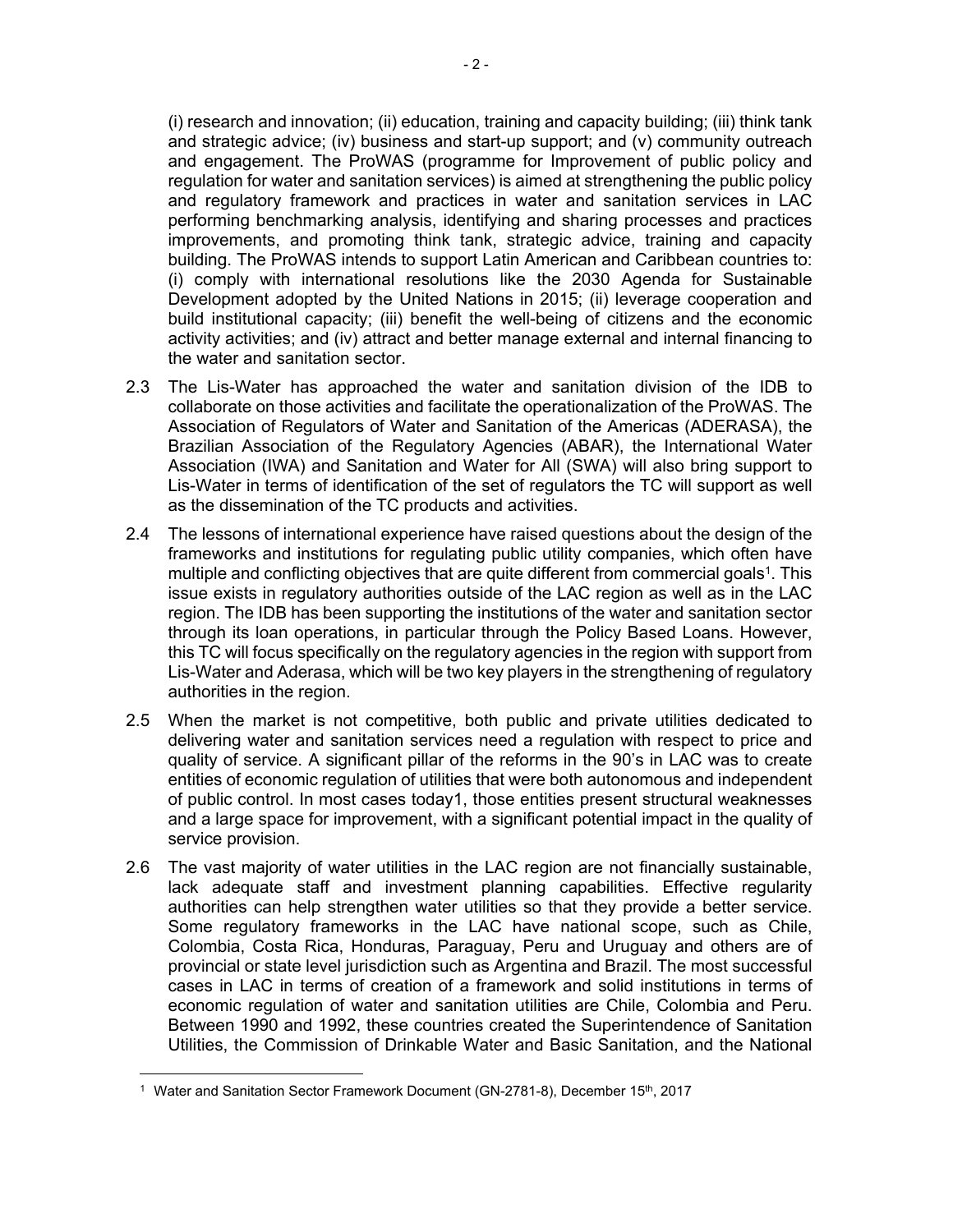Superintendence of Sanitation Utilities, respectively. These entities assume regulatory responsibilities in fixing fees, they regulate both public and private companies, define criteria of quality of the service and they unite and broadcast sectoral information<sup>2</sup>. Therefore, it is critical to continue supporting the creation and strengthening of regulatory entities with the purpose of ensuring overall sustainability of utilities, to instill technically and thoroughly sustained tariff regimes and the preparation of optimal investment plans.

- 2.7 An important factor for good performance of regulators is the strengthening of transparency frameworks, accountability and corporate governance of regulatory bodies as well as ensuring the coordination between the different entities responsible for the sector's governance, supervision and audit, which promotes and guarantees communication processes and citizen participation as direct beneficiaries of the service. While it is common knowledge that these ingredients are key for a good performance of regulators, progress to improve this situation has been very slow. This TC operation will finance the gathering of data, which will allow for a better knowledge of the situation and areas for improvement in each of the regulators. The Bank in coordination with Lis-Water will be responsible for the coordination of all activities performed under the TC operation.
- 2.8 This TC is consistent with the Update to the Institutional Strategy (UIS) 2010-2020 (AB-3008) since it will contribute to: (i) productivity and innovation; and (ii) institutional capacity and rule of law. The TC is aligned with the cross-cutting areas of: (i) climate change; and (ii) environmental sustainability by improving the management of infrastructure and water as a natural resource through a better regulation of the water and sanitation sector.
- 2.9 In addition, this TC is aligned with the IDB's Water and Sanitation Sector Framework (SFD document GN-2781-8) approved by the Bank in December 2017, specifically with Dimension 2, which has the objective to support LAC countries in the following aspects: (i) prioritization of the water and sanitation sector in national agendas; (ii) separation of roles and responsibilities of the institutions; and (iii) strengthening governance in oversight, in regulation and improving the quality of the service and incorporating good practices in the management of infrastructure. This TC is aligned with Dimension 2 of the Water and Sanitation Sector Framework as it will finance activities and measures that will strengthen regulatory authorities and improve regulatory frameworks in the LAC region.
- 2.10 The TC is also aligned with the INF since this operation will be financed with resources from the Strategic Program for the Development of Infrastructure financed with Ordinary Capital (OC-SDP for Infrastructure, GN-2819-1). The objective of this TC is consistent with the objectives and activities contemplated in this program, as one of its objectives is to improve the performance, quality and sustainability of the water and sanitation infrastructure through an improved regulation of the water and sanitation sector as a whole.

# **III. Description of activities/components and budget**

3.1 The focus of this collaboration will be regional and will include the following areas: (i) identification of what has worked and what has not worked in the area of regulation and proposals of regulatory reforms in LAC, benchmarking, improvement identification

<sup>2</sup> Source: CAF 2014.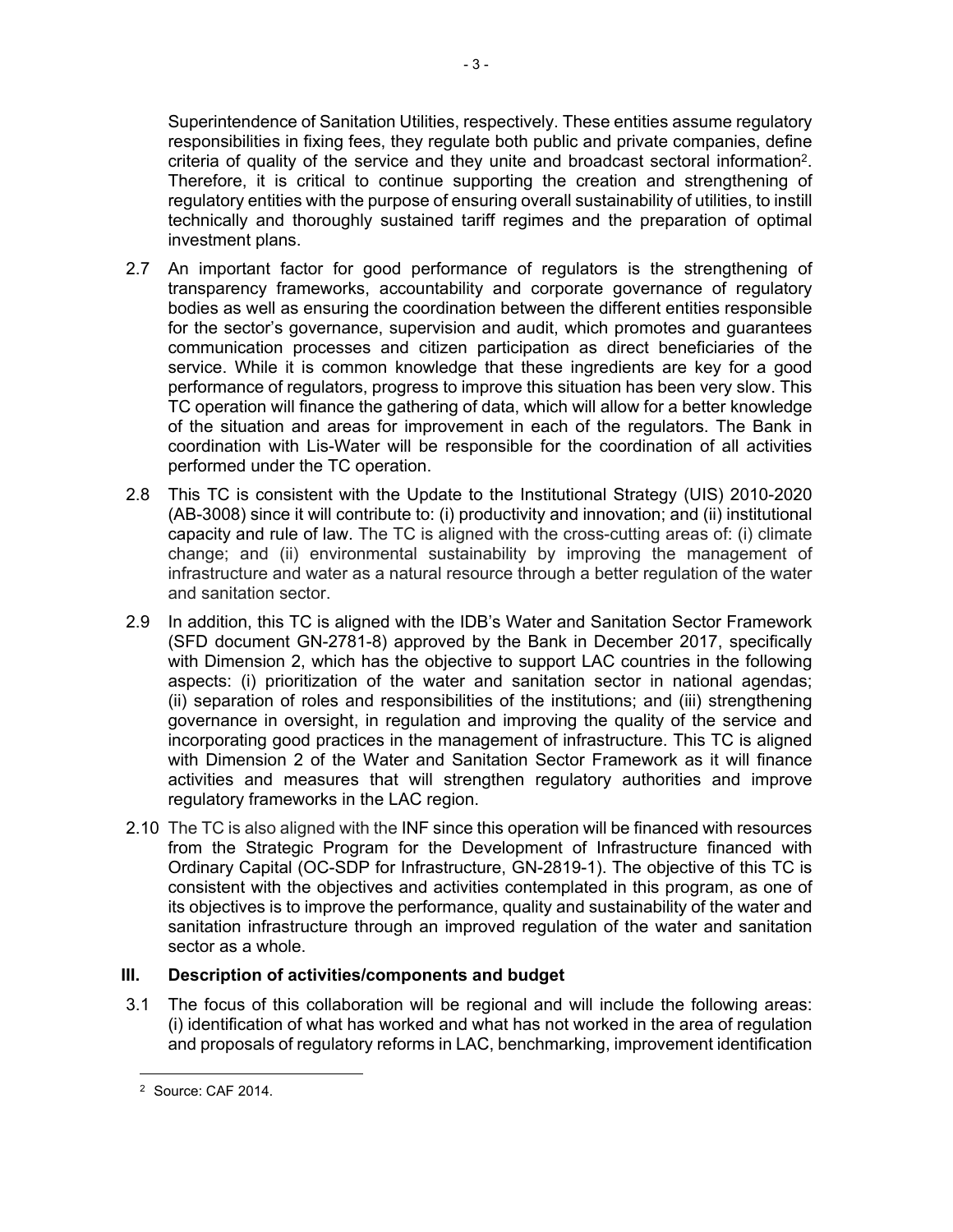and best practices; (ii) Development of a toolkit with best practices and lessons learned; and (iii) training, capacity building and mobility. The TC operation will focus on a limited number of countries and regulatory agencies in order to have a greater impact in each of the regulatory authority and obtain visible results. The beneficiaries will be between 5 and 8 regulatory entities in the LAC region and expected impacts include strengthened regulatory agencies in terms of their human resources and processes.

- 3.2 **Component 1. Benchmarking, improvements identification and best practices.**  This component will finance the following activities: (i) Collection and processing of data and information about water and sanitation regulation in LAC countries and development of a water and sanitation regulation assessment system for benchmarking and improvement identification of processes and practices, including initial design, discussion, test and validation and the development of supporting materials (tutorial, etc.); (ii) assessment and comparison of regulatory models within LAC and with other regions of the world; and (iii) promotion of brainstorming sessions with LIS-Water and other international organizations to analyze how they can foster regulatory process improvement. A consultant or consulting firm will be hired to perform the required management in the component. The expected results in this component are monthly monitoring reports, monitoring of the operation of the platform, communication materials, quality control of the process, budget monitoring, workshops, training, etc.
- 3.3 **Component 2. Development of a tool kit with best practices and lessons learned.** This component will finance: (i) the development of advocacy short best practice guides and videos as part of a set of knowledge products to support policy and decision makers in the water and sanitation services including central, regional and local governments; (ii) the development of best practices guides/handbooks to support the enhancement of regulatory authorities in the water and sanitation sector; and (iii) the development of a publication and video series with case studies (what we can learn from…") as part of a tool kit to support regulatory agencies in the sector.
- 3.4 **Component 3. Training and capacity building and mobility.** This component will finance: (i) executive training and capacity building to regulatory authorities from LAC, based on face-to-face training courses and distance learning; (ii) professional training and capacity building to regulatory agencies from the LAC region based on face-toface and distance learning; and (iii) provide mobility and exchange of experiences to regulatory agencies from the LAC region based on technical visits.
- 3.5 The total amount of funding requested is US\$450,000 (US\$315,000 from the Portuguese Technical Trust Fund and US\$135,000 from IDB's Ordinary Capital Strategic Development Program for Infrastructure). The distribution of resources is as follows:

| Activity/                           | <b>Description</b>                                                                                                                                                                            | <b>OC-SDP</b> | <b>Portuguese</b> | <b>Total</b>   |
|-------------------------------------|-----------------------------------------------------------------------------------------------------------------------------------------------------------------------------------------------|---------------|-------------------|----------------|
| <b>Component</b>                    |                                                                                                                                                                                               | (INF)         | <b>Trust Fund</b> | <b>Funding</b> |
| Component 1:<br><b>Benchmarking</b> | Collection and processing of<br>data on water and sanitation<br>regulation in LAC countries,<br>development of a water and<br>sanitation regulation<br>assessment system for<br>benchmarking. | 50,000        | 115,000           | 165,000        |

#### **Indicative Budget (US\$)**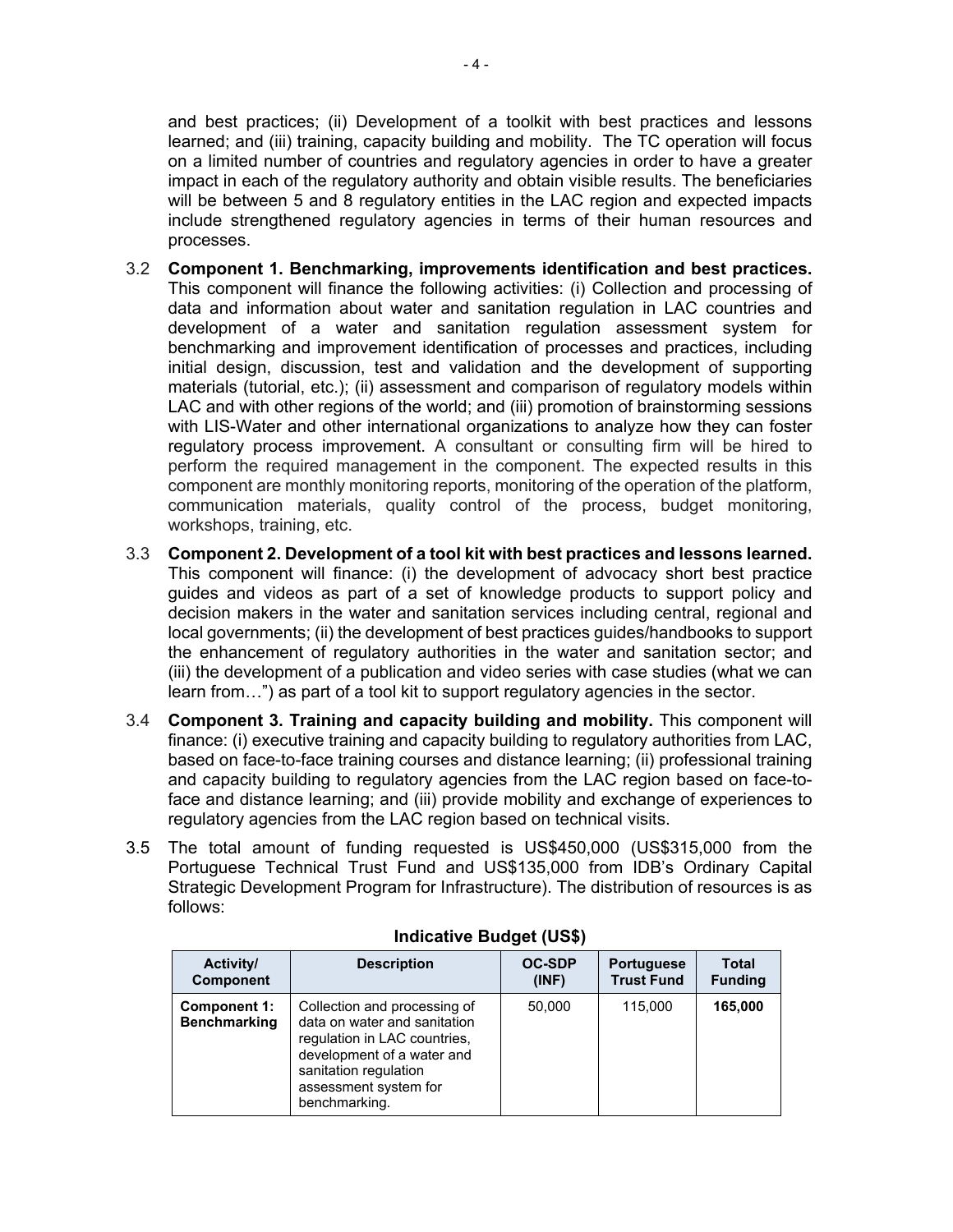| <b>Component 2:</b><br><b>Development</b><br>of a tool kit  | Development of best practices<br>guides, handbooks and videos.                                                                            | 30,000  | 75,000  | 105,000 |
|-------------------------------------------------------------|-------------------------------------------------------------------------------------------------------------------------------------------|---------|---------|---------|
| Component 3:<br><b>Training and</b><br>capacity<br>building | Capacity building to regulatory<br>authorities in LAC, exchange<br>of experience for regulatory<br>agencies based on technical<br>visits. | 55.000  | 125.000 | 180,000 |
| Total                                                       |                                                                                                                                           | 135,000 | 315,000 | 450,000 |

- 3.6 Since this is a Research & Dissemination (RD), this TC it will be executed by the Bank from HQ through the Water and Sanitation Division (INE/WSA) under the supervision of the Team Leader.
- 3.7 The Bank Country offices' staff, in those countries where project activities are undertaken, will liaise with and monitor the progress of the consultants. Non-objection letters form beneficiary countries will be requested prior to LIS-WATER initiates work.

#### **IV. Executing agency and execution structure**

- 4.1 Since this is a Research & Dissemination (RD) TC, it will be executed by the Bank from HQ through the Water and Sanitation Division (INE/WSA) under the supervision of the Team Leader. All contracting activities will be carried out in accordance with Bank policies and procedures.
- 4.2 The execution and disbursement period will be 36 months. The activities to be financed with this TC operation are included in the Procurement Plan in Annex and will be executed in accordance with Goods, works and consulting services will be procured in accordance with the following Bank policies: (i) contracting of individual consultants, as established in norms AM-650; (ii) contracting of consulting firms for services associated with intellectual matters according to GN-2765 and its operational guidelines (OP-1155-4); and (iii) contracting of logistical services and other services that are different from consulting services in accordance with Policy GN-2303-20. All activities foreseen for this TC operation will be included in the procurement plan and will be executed in accordance with the bidding methods and terms established.
- 4.3 A direct hiring of LIS-WATER has been identified during the preparation of the TC. LIS-WATER is a non-profit entity and a recognized center of excellence in Portugal for water governance and regulation. The water and sanitation sector in Portugal and Lis-Water in particular are at the forefront of innovation and efficiency. As such, Lis-Water is in a position to bring a lot of value added to the LAC region in terms of its experience and knowledge. Lis-Water's founding members include the National Laboratory of Civil Engineering, Cranfield University and the Sorbonne Business School. Its strengths in research and innovation, education, training and capacity building as well as a think tank have positioned it as a strategic partner to improve and strengthen regulatory agencies in the LAC region.
- 4.4 The Bank Country offices' staff, in those countries where project activities are undertaken, will liaise with and monitor the progress of the consultants. Non-objection letters form beneficiary countries will be requested prior to LIS-WATER's work initiation in LAC countries. The beneficiary countries in which the regulatory agencies will be strengthened will be selected in the first two months of the execution of the TC operation with the support of ADERASA.